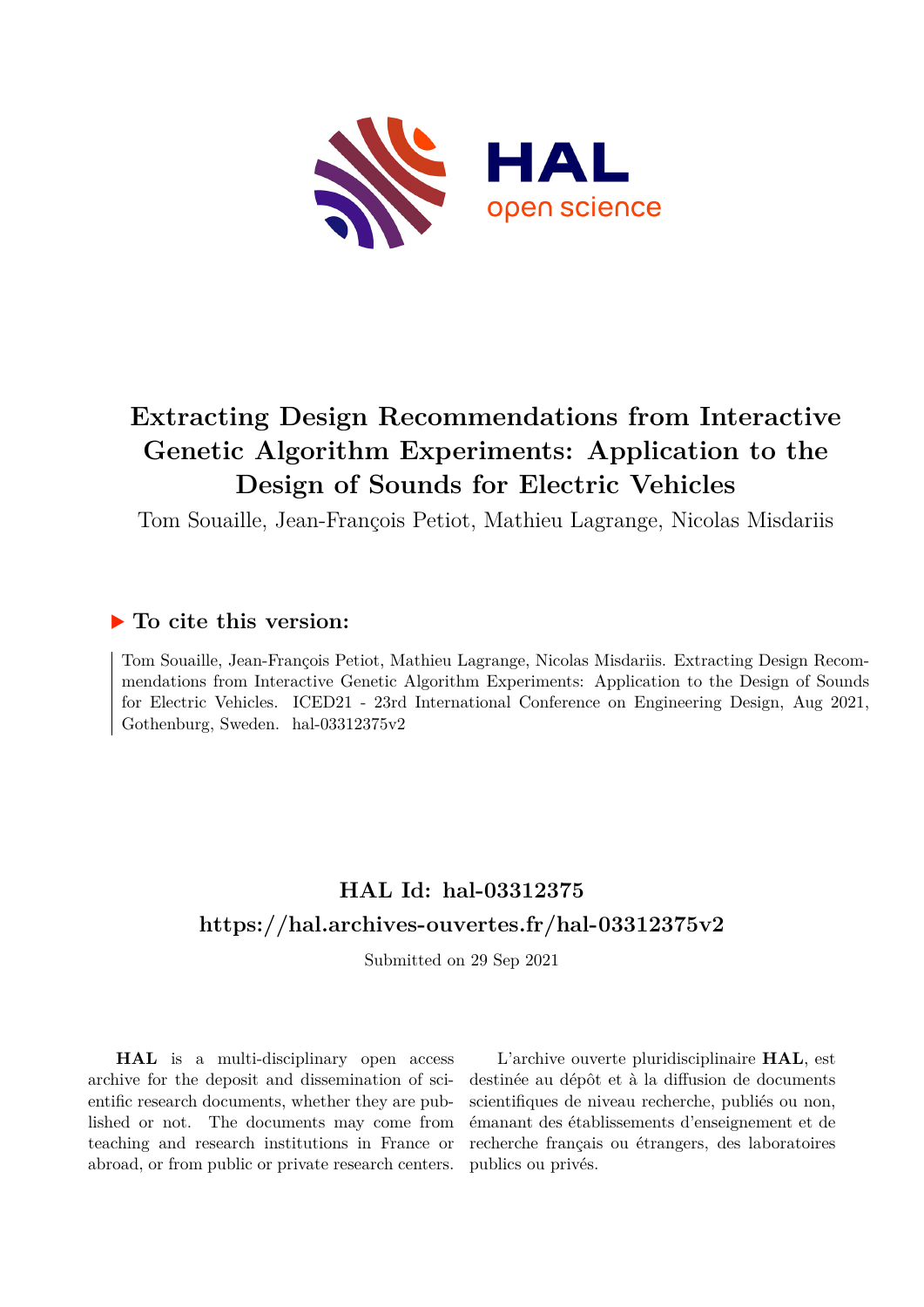# EXTRACTING DESIGN RECOMMENDATIONS FROM INTERACTIVE GENETIC ALGORITHM EXPERIMENTS: APPLICATION TO THE DESIGN OF SOUNDS FOR ELECTRIC VEHICLES

# **Tom SOUAILLE**<sup>1</sup> **, Jean-François PETIOT**<sup>1</sup> **, Mathieu LAGRANGE**<sup>1</sup> **, Nicolas MISDARIIS**<sup>2</sup>

1 LS2N (UMR CNRS 6004), Ecole Centrale de Nantes, 1 rue de la Noë, BP 92101, 44321 Nantes, cedex 3, France. 2 STMS Ircam-CNRS-SU, 1 place Igor Stravinsky, 75004 Paris, France Email: tom.souaille@ls2n.fr

# 1 ABSTRACT

The integration of users' perception in the design process is an important challenge for the optimization of products. This study describes how design recommendations can be drawn, from a perceptual experiment with a panel of subjects using a multi-objective interactive genetic algorithm (IGA). The application concerns the bi-objective optimization of the unpleasantness and the detectability of sounds for electric vehicles (EV). After a description of the experimental protocol for the assessment of the detectability and the unpleasantness of EV sounds (listening test), a set of optimal sounds (Pareto efficient) is defined with an IGA experiment. The analysis of these sounds, based on a probabilistic analysis of the selection process, leads to the definition of design recommendations. A second listening test, involving recommended sounds but also other design proposals, allows an evaluation of the validity of the approach. Results show that the sounds recommended obtain interesting performance, in particular to improve the detectability of EV sounds.

*Topics*: Designing with sensory data, Modelling consumer preferences/ behaviour, Researching of designs and design methods, Design for emotion and experience

*Keywords*: Optimisation, User centred design, Participatory design, sound design, interactive optimisation

# 2 INTRODUCTION

The increasing use of Hybrid or Electric Vehicles (EV) has led to safety concerns for pedestrians (Gillibrand et al., 2011). Below 40 km/h, the noise emitted by those vehicles is lower than for Internal Combustion Engine Vehicles (ICEV). In urban environments in particular, this makes it potentially more difficult to detect an approaching vehicle. Visually impaired people are particularly affected, as they rely mostly on auditory cues to assess the presence of vehicles (Parizet et al., 2014). Because of this, some countries have started to create a legislation requiring EV to be equipped with a warning sound generation device, as well as specifications regarding the sound that should be emitted (Konet et al., 2011). Several studies have come up with recommendations regarding the nature of such sounds (Misdariis et al., 2013)(Robart et al., 2013)(Poveda-Martinez et al., 2017). These recommendations must also take into account potential noise pollution that could negatively affect the experience of pedestrians, cyclists and other drivers (Petiot et al., 2013).

There is then clearly a conflict between detectability and annoyance for the perception of EV sounds. Different studies addressed this problem (Lee et al., 2017), (Parizet et al., 2014). All these studies are based on hearing tests of a predefined set of sound stimuli.

In a previous paper (Petiot et al., 2019), we proposed a method based on an Interactive Genetic Algorithm (IGA) for the design of EV sounds that takes into account in the same time detectability and unpleasantness. Based on listening tests and a parametric synthesis of EV sounds, it provided efficient solutions, validating the relevance of the approach.

This work is a continuation of this study. It uses the same experimental protocol for the assessment of the detectability and the unpleasantness, but the experiments and the analysis of the results are different. A multiobjective optimization using IGA is now proposed, and design recommendations are drawn from the analysis of the set of Pareto efficient solutions.

The objectives of this paper are: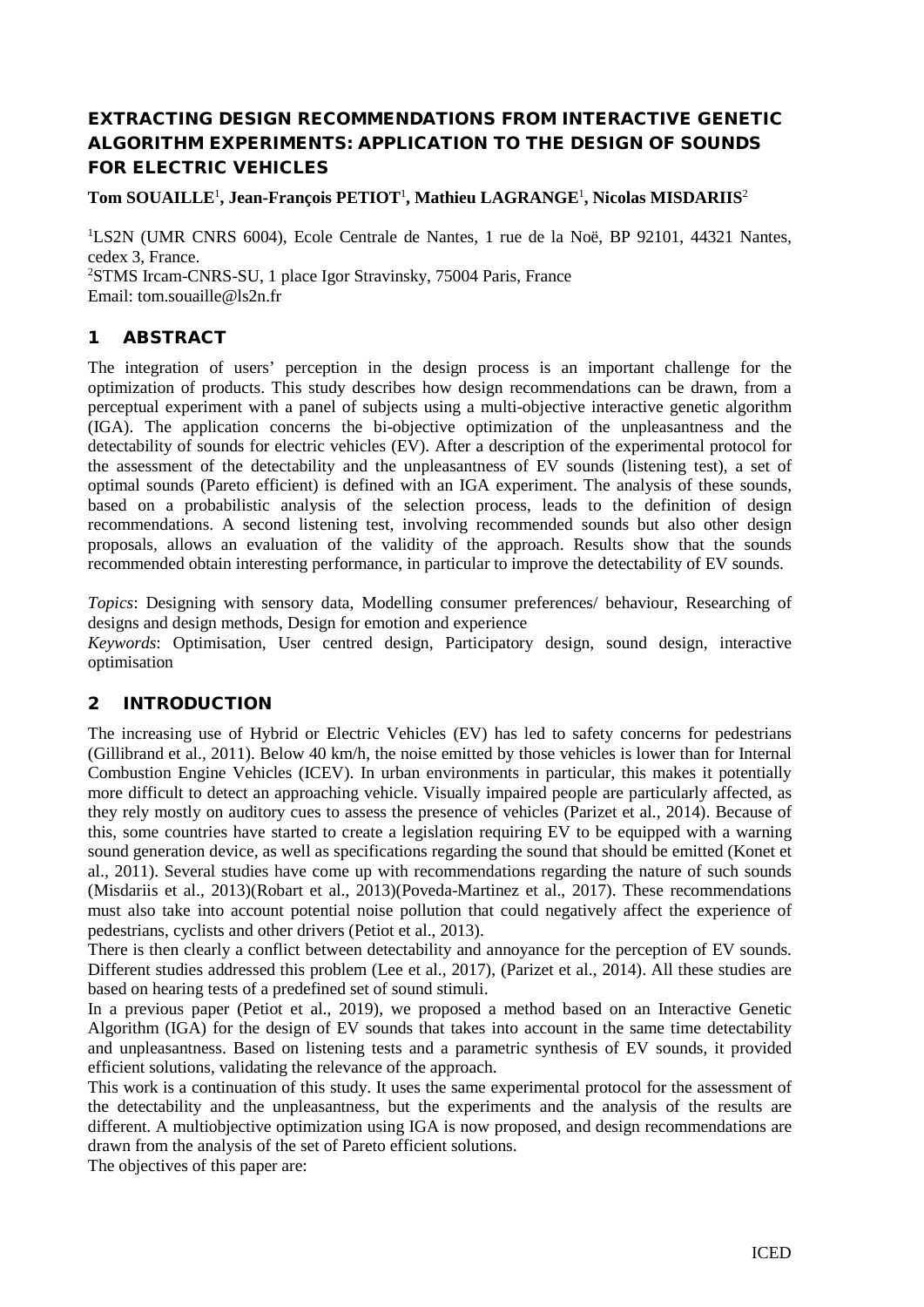- To present a method for the analysis of a set of Pareto efficient sounds obtained after a multiobjective IGA experiment, in order to make design recommendations,
- To test the efficiency of recommended designs, compared to other EV sound proposals.

The remainder of the paper is organized as follows. Section 2 presents a background on the experimental protocol for the assessment of detectability and unpleasantness of EV sounds: presentation of the sound synthesis method and description of the scenario for the listening tests. Section 3 presents the material and methods for the experiments and the analysis of the data. A first experiment (experiment 1) uses IGA for a biobjective optimization of the detectability and the unpleasantness, leading to a set of Pareto efficient sounds (termed *Optimal\_set*). The method for the analysis of the optimal set of sounds is presented, in order to draw design recommendations. In a second experiment (experiment 2), design recommendations are assessed and compared to current design proposals. Results are presented in section 4, and the concluding section provides implications for sound design.

# 3 BACKGROUND

The objective of this section is to make a summary of the EV sounds synthesis method, the scenario for the assessment of the detectability and the unpleasantness, and the IGA implementation. For more information, the reader is invited to read the initial paper (Petiot et al., 2019).

## **3.1 EV Sound synthesis**

The EV sounds were synthesized using the mathematical modeling software *Matlab* and the additive synthesis technique. In order to generate different but plausible sounds for an electric car, after an analysis of current sounds of different carmakers (Misdariis et al., 2012) and personal propositions (Petiot et al, 2013), four main components of the sound were considered.

- Component C1 "A thermic motor sound". This component synthesizes the first harmonics of a classical 4-stroke internal combustion engine (H0.5, H1, H1.5, H2, H4, H6),
- Component C2 "A Harmonic Sound". This component synthesizes different musical 'notes', harmonic, that constitute a major chord (chord with 3 notes),
- Component C3 and C4: "A broad band Noise". These components synthesize two filtered noises.

The resulting sound  $s(t)$  is finally a weighted sum of these four components (equation 1), to which amplitude modulation is applied, with modulation index *m* and modulation frequency *fm*:

$$
s(t) = (1 + m \sin(2\pi f_m t)). (a_1. C1(t) + a_2. C2(t) + a_3. C3(t) + a_4. C4(t))
$$
\n(1)

Since it is out of the scope of this paper to describe all the parameters of the synthesizer (there are more than 70 independent parameters to define a sound), we can mention that all the frequencies and amplitudes of the components are adjustable, to create credible and original sounds. The sound is not constant but controlled by a control parameter of the car: the speed. To make the sound evolve with the speed of the car, we choose to adjust the frequencies and the amplitudes of the different components according to the speed with parameterized patterns.

Among the different synthesis parameters of the sounds, it is necessary to define the optimization variables of the problem, i.e. the variables which are manipulated by the IGA and coded in the genome (design space of the genetic code). After several experiments, the following 6 factors (A, B, C, D, E, F), and their corresponding levels (A1 for level 1 of factor A), were chosen to get a large diversity of sounds (Table 1).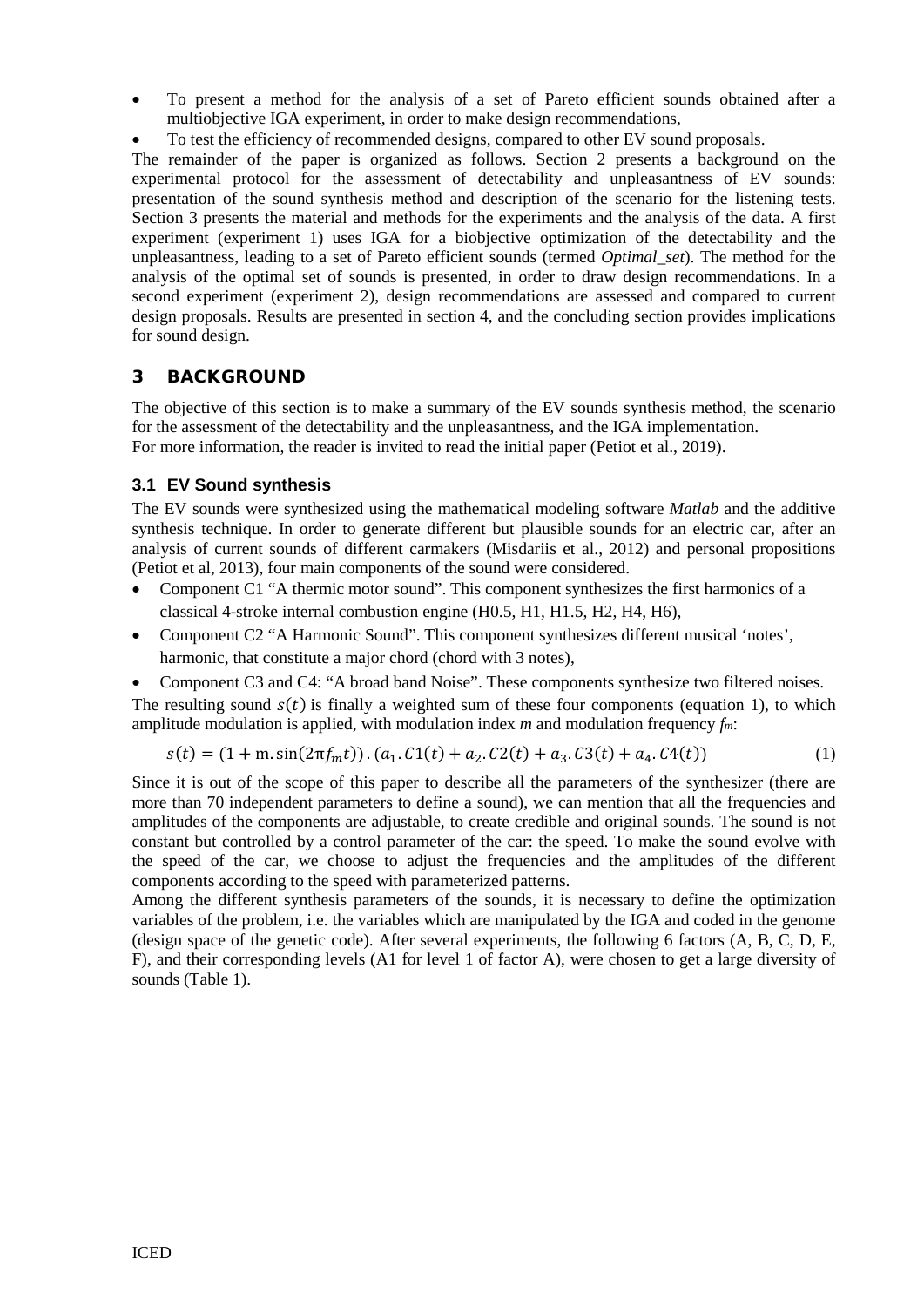| Factor      | Variable             | Level 1         | Level 2                   | Level 3         | Level 4         |
|-------------|----------------------|-----------------|---------------------------|-----------------|-----------------|
| A           | Motor/chord          | $a_2 = 0$       | $\frac{a_1}{a_2} = 2$     | $a_1$           | $a_1 = 0$       |
|             | proportion           |                 | $a_2$                     | $a_2$ 2         |                 |
| $\bf{B}$    | Fundamental/center   | $f_1 = f_3$     | $f_1 = f_3$               | $f_1 = f_3$     | $f_1 = f_3$     |
|             | frequency            | $= 80$ Hz       | $= 120$ Hz                | $= 160$ Hz      | $= 200$ Hz      |
|             |                      | $f_2 = 120$ Hz  | $f_2 = 180$ Hz            | $f_2 = 240$ Hz  | $f_2 = 300$ Hz  |
|             |                      | $f_4 = 240$ Hz  | $f_4 = 360$ Hz            | $f_4 = 480$ Hz  | $f_4 = 600$ Hz  |
| $\mathbf C$ | Harmonic/noise       | $a_1 = a_2 = 0$ | $\frac{a_3+a_4}{a_3} = 2$ | $a_3 + a_4$     | $a_3 = a_4 = 0$ |
|             | proportion           |                 | $a_1 + a_2$               | $a_1 + a_2 = 2$ |                 |
| D           | Number of harmonics  | Motor: 1        | Motor: 2                  | Motor: 3        | Motor: 6        |
|             |                      | Chord: 1        | Chord: 2                  | Chord: 3        | Chord: 6        |
| E           | Amplitude            | $f_m = 0.5$ Hz  | $f_m = 2Hz$               | $f_m = 5$ Hz    | $f_m = 10$ Hz   |
|             | modulation frequency |                 |                           |                 |                 |
| F           | Amplitude            | $m = 0%$        | $m = 17%$                 | $m = 33%$       | $m = 50\%$      |
|             | modulation ratio     |                 |                           |                 |                 |

*Table 1. Definition of the 6 factors (design variables) and their levels*

With these six factors and four level, the design space counts  $4^6 = 4096$  possible designs (all the possible combinations of the full factorial).

# **3.2 Listening tests of EV sounds**

## *3.2.1 Scenario*

The scenario chosen for the test corresponds to the following situation (Misdariis et al., 2013): a pedestrian located on the sidewalk of a street waits before crossing. An EV may pass by, coming either from the right or from the left. The listener is static, and must indicate when he/she detects the EV.

To obtain a pseudo-realistic passing-by scenario, the following properties have been implemented:

- The sound level of the EV is modulated according to the vehicle/listener distance. The model used, based on acoustic theory, considers the EV as a monopole and provides a sound level inversely proportional to the distance to the listener (1/r) (see Figure 1) (Misdariis et al., 2013), (Lee et al., 2017),
- The speed of the EV is considered as constant and equal to 20 km/h,
- The duration of the sound stimuli is 15 seconds,
- The Doppler effect (shifting in frequency due to the speed of the source) is taken into account for a more realistic experience,
- The direction of the car (from the right or from the left) is randomly chosen,
- The panning of the EV sound is managed in such a way that the source goes progressively from one canal (left or right, depending of the direction of the EV) to the other (right or left) according to the position of the vehicle.

Given that the objective of the test is to assess the reaction time associated to the detection of the EV sound, the sound must be incorporated in a background noise (masking signal). The background noise considered in the study corresponds to a stereo street recording of a busy intersection in Paris, France.

The level of the background noise was adjusted to a convenient level and kept constant for all the stimuli proposed in the listening test. Figure 1 describes the mixture of the background and the EV sounds and their respective sound level evolution.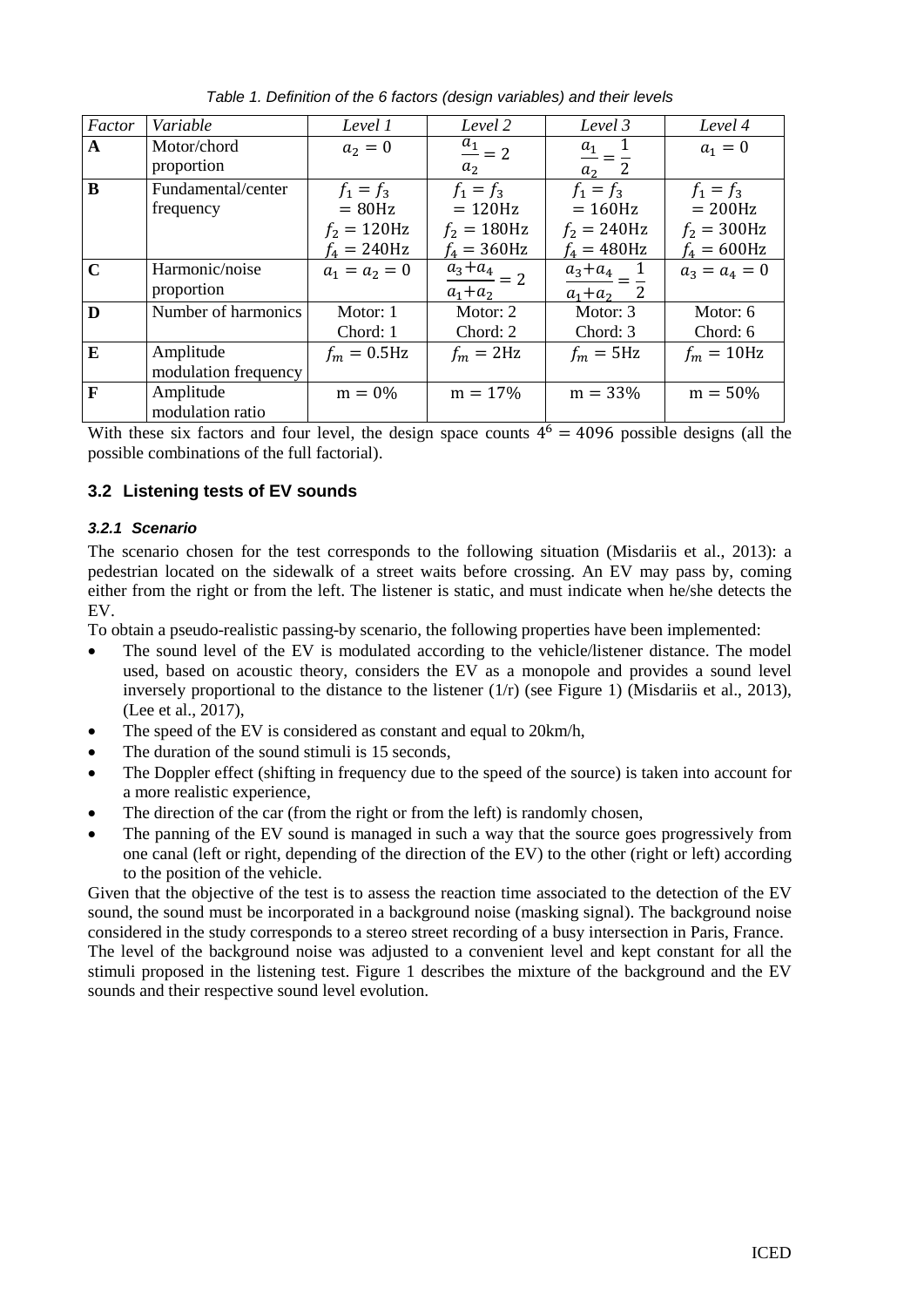

*f*=0<br>*Figure 1. Timeline of the assembly of the background and the EV sound, with their respective level evolution (the x axis represents indifferently the time or the distance of the EV, given that the speed of the vehicle is constant)*

## *3.2.2 Task of the subject*

The audio stimuli were presented to the participants with a computer interface and *Beyerdynamics DT-990* headphones in a quiet environment. The same sound output level was set by the experimenter for all computers. Participants had to strike the "space bar" to start playing the stimuli  $(t = 0)$ , and next strike the "a" key as soon as they detect the EV coming from the left, or the "e" key if it is coming from the right (French AZERTY keyboard). This strike allows the definition of the detection time  $t_2$ .

To avoid habituation of the participant in the detection time (and detect inconsistent subjects), the starting time  $t_1$  of the EV sound in the mixture (figure 2) was variable, randomly chosen in the interval [1, 3] seconds. The detection duration  $D_d$  is then given by (equation 2):

$$
D_d = t_2 - t_1 \tag{2}
$$

After assessing the detectability of the sound, participants were asked to rate the unpleasantness of the sound on a structured semantic scale from "0" (not at all unpleasant) to "10" (very unpleasant). These two assessments (*detection time*, *unpleasanteness*) constitute the two objectives of the optimization problem that must be minimized.

## **3.3 IGA implementation**

The optimization problem addressed in this paper being bi-objective, there are potentially several equally satisfying solutions (Pareto efficient). To address this constraint, the proposed method considers an adaptation of the NSGA-II algorithm (Deb et al., 2002), which aims at finding an approximation of the Pareto front. The solutions are compared based on the so-called crowdedcomparison operator:

- A solution is considered better than another one if it has a lower non-domination rank. The non domination rank of a solution corresponds to the non dominated front it belongs to,
- Within a non-dominated front, the solutions are ranked based on their distances to other solutions of the same front in the objective space. Solutions that are further away from other solutions are considered better. This aims at ultimately obtaining solutions that are evenly spread along the optimal Pareto front. In this elitist algorithm, a register of the best solutions evaluated is updated after each generation and is used to create the next one.

Concerning the operators of the IGA, the procedure was implemented as follows. The first generation of *Ng* solutions was generated using a Latin Hypercube Sample. After evaluation by the user, the best solutions register was initialized with all  $N<sub>g</sub>$  solutions of this first generation. The next generation was created by randomly applying one of the following genetic operators to each solution within the register:

Mutation: the solution was replicated to the next generation, with one gene value randomly changed,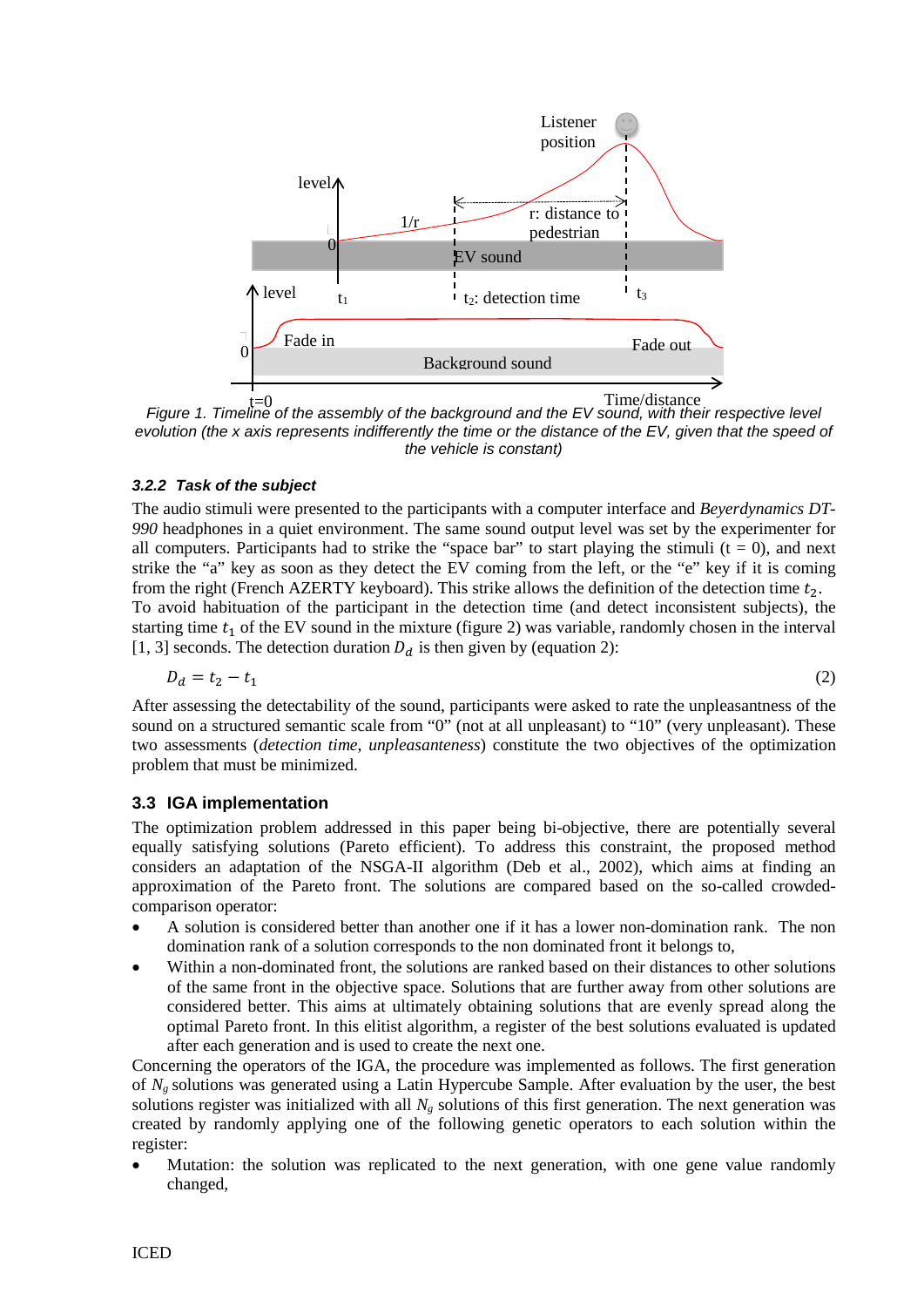• Crossover: another solution was selected within the register through a binary tournament based on the crowded-comparison operator. The chromosomes representing the two solutions were combined, in order to create a new one. This was done by randomly selecting a chromosome location, splitting each chromosome into two parts around that location and connecting the first part of one solution with the second part of the other one. The order in which the solutions were combined was chosen randomly,

Selection: the solution was replicated in the next generation without any modification.

The probability for each operator to be applied is controlled by the crossover rate  $(c_r)$ , the mutation rate  $(m_r)$  and the selection rate  $(s_r)$ . These values were chosen between 0 and 1 in such a way that  $c_r + m_r + s_r = 1$ . This process was repeated at each generation. A simulation process (Monte-Carlo) was implemented to tune the different parameters of the IGA (see (Poirson et al., 2013) for more information). The size of the register was kept constant, only containing the  $N_g$  best solutions. At the end of the iterations, the Pareto solutions of a participant *j* were recorded in a set called *Optimal\_Set\_j*.

## 4 MATERIAL AND METHODS

#### **4.1 Experiment 1: multiobjective optimization with IGA**

32 students (16 males, 16 females) from the École Centrale de Nantes, France, with no reported auditory deficiencies, used the IGA sound optimization tool with the scenario and the sound stimuli described in the "Background" section. They evaluated 11 generations of  $N_g = 9$  sounds, which took approximately half an hour. Values of mutation rate:  $m_r = 0.7$ , crossrate:  $c_r = 0.25$ , selection rate:  $s_r = 0.05$ , were used for the IGA. A high mutation rate was chosen, to preserve diversity in spite of the small number of individuals per generation and to avoid premature convergence.

The union for all the participants of all the Pareto solutions that satisfy the safety criterion was formed.

$$
Optimal\_set = \bigcup_{j=1}^{m} (\text{Optimal\_set}_j) \tag{3}
$$

*Optimal\_Set* represents a selection of EV sounds that, from a perceptual point view, make a satisfying trade-off between detectability and unpleasantness. To provide information that could be used as recommendations for a sound designer, an analysis of these sounds and the most occurring factors levels in *Optimal\_Set* is conducted.

#### **4.2 Analysis of the sound of Optimal\_set**

The principle of the method to draw design recommendations from the analysis of the designs in *Optimal\_Set* is to consider the selection process of the designs made by the participants as a random process that depends on probability laws. The set *Optimal\_set*, of size N, is a subset of the sample space Ω (full factorial design). From the chosen designs in *Optimal\_Set*, estimates of the parameters of these probability laws can be calculated. And with these parameters, it becomes possible to make inference and provide a probability score for any design of the design space.

#### *4.2.1 Joint probability*

Given the sample space  $\Omega$  (set of all possible designs of the design space), and the design variables  $X_i$ ,  $(i = 1 to 6)$  that describe the design, the first model that can be made is to assume that the choice of the designs in *Optimal\_set* depends on all the variables and all their possible interactions.

In this case, the probability law of the selection process of any design *d* defined by the design variables  $X_i$ , ( $i = 1$  to 6),  $d = (X_1 = x_1, X_2 = x_2, ..., X_6 = x_6)$  by the IGA experiments is given by the joint probability:

$$
P(D = d) = P(X_1 = x_1, X_2 = x_2, ..., X_6 = x_6) = \frac{card\{Deoptimal_set/D = d\}}{card(optimal_set)}
$$
(4)

Where *card* represents the cardinality of a set (number of elements)

For example, if a design is present once in *Optimal\_set*, its probability is  $P = \frac{1}{card(optimal_set)}$ , if it is not chosen, its probability is  $P = 0$ .

This 6-dimensions joint probability is not so interesting to make design recommendations because it is only able to recommend designs that are present (and abundant) in *Optimal\_set*. To be able to make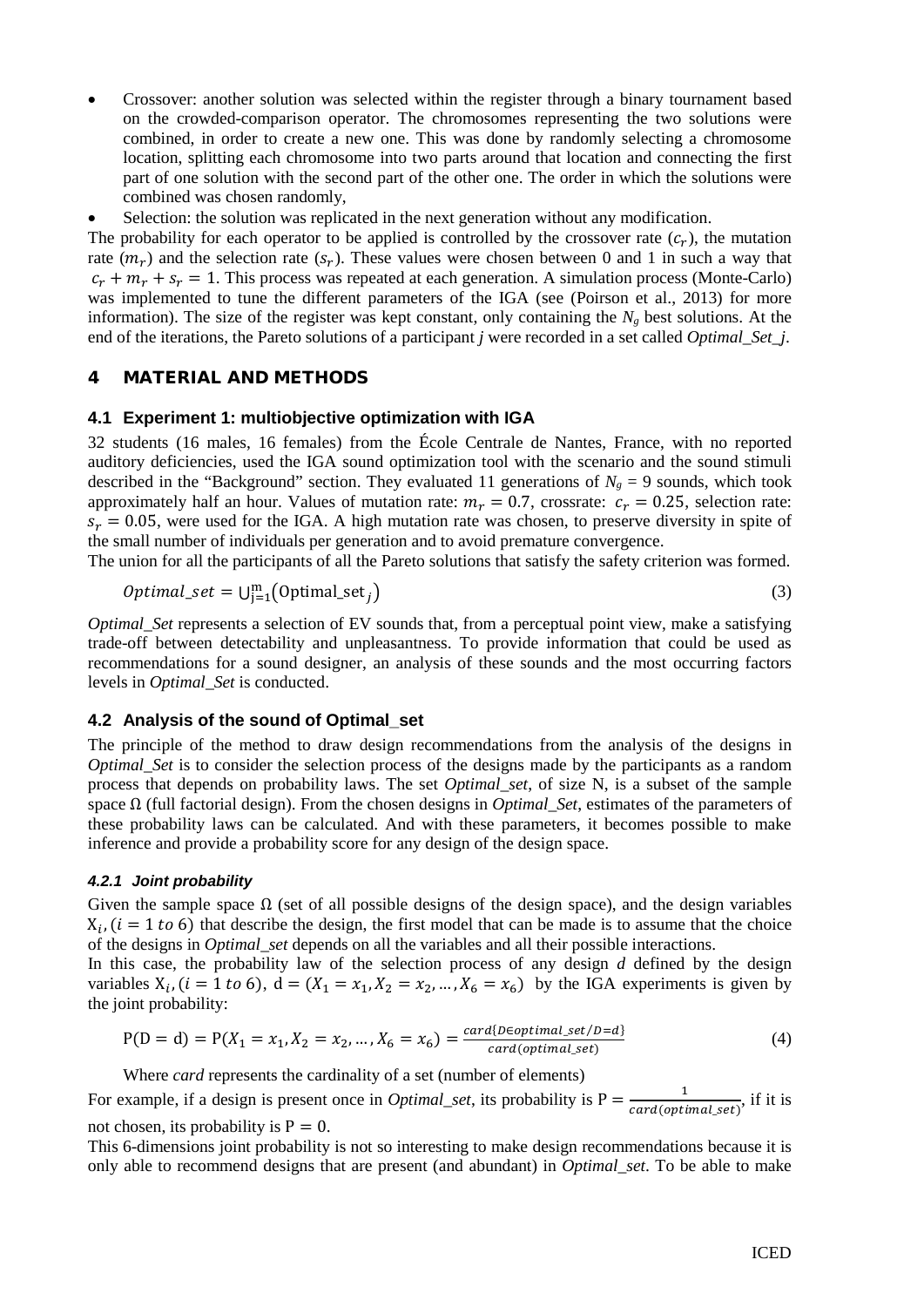recommendations on the levels of the design variables  $X_i$ , it is necessary to make assumptions on the independence of the variables in the selection process.

#### *4.2.2 Marginal probability*

If we consider that the variables  $X_i$ , ( $i = 1 \text{ to } 6$ ) are mutually independent in the selection process (no interaction between them), then the probability law of the selection process of any design  $d = (X_1 =$  $x_1, X_2 = x_2, ..., X_6 = x_6$  is given by:

$$
P(X_1 = x_1, X_2 = x_2, ..., X_6 = x_6) = \prod_{i=1}^{6} P(X_i = x_i)
$$
\n(5)

This is simply the product of the marginal probabilities, where:

$$
P(X_i = x_i) = \frac{card\{Deoptimal\_set/X_i = x_i\}}{card(optimal\_set)}
$$
(6)

In this case, the designs recommended by the model (designs with the largest probability), is the designs with the most occurring level (largest size) for each variable. Of course the mutual independence of all the variables is a very strong assumptions that only holds if there is no interaction between the variables in the selection process (in the perception of participants). This is rather unlikely in design where the global assessment of a product may be different to the sum of the assessments of each of its variables (Sylcott et al., 2015).

#### *4.2.3 Independence checking of the variables*

The two previous models being not satisfactory to make design recommendations, it is interesting to propose a model that is based on assumptions that can be checked concerning the independence of the variables in the selection process. That's why we propose first to check the independences between the variables, from the choices made in *Optimal\_set*.

Our proposal is to check, with a statistical test, the independence of any pairs of variables in *Optimal set*. We propose to use the chi-square independence test to determine whether there is a significant association between two qualitative variables.

For example, suppose that the pairwise independence test shows that the two groups of variables  $\{X_1, X_2, X_3\}$  and  $\{X_4, X_5, X_6\}$  are independent. This can be shown in the pairwise comparison matrix (see example in Table 3).

Then it is possible to use a model where the probability law of the selection process of any design  $d =$  $(X_1 = x_1, X_2 = x_2, ..., X_n = x_n)$  is given by:

$$
P(X_1 = x_1, X_2 = x_2, ..., X_6 = x_6) = P(X_1 = x_1, X_2 = x_2, X_3 = x_3). P(X_4 = x_4, X_5 = x_5, X_6 = x_6) \tag{5}
$$

Where:

$$
P(X_1 = x_1, X_2 = x_2, X_3 = x_3) = \frac{card\{Deoptimal_set / X_1 = x_1, X_2 = x_2, X_3 = x_3\}}{card(\text{optimal_set})}
$$
(7)

$$
P(X_4 = x_4, X_5 = x_5, X_6 = x_6) = \frac{card\{p\in optimal\_set/X_4 = x_4, X_5 = x_5, X_6 = x_6\}}{card(optimal\_set)}
$$
(8)

It is then possible to calculate the probabilities of all the designs  $d = (X_1 = x_1, X_2 = x_2, ..., X_6 =$  $x<sub>6</sub>$ ) of the design space. Designs with the largest probabilities should be recommended.

Some of them are of course present in *Optimal\_set*, but it is likely that designs not present in *Optimal\_set* get a high probability, and be interesting for the design problem.

The method presented allows uncovering combinations of the levels of the variables that are efficient for the objectives considered in the study. It is the strong point of the method: to make recommendations according to the values of the variables instead of the designs themselves. This information is of course more interesting for designers that may take into account recommendations, but also be free to adjust the design according to personal orientations and other constraints or objectives, not taken into account in the objective functions optimized.

#### **4.3 Experiment 2: validation test**

After the analysis of Experiment 1, a second panel of subjects (different of the previous panel) was asked to assess the detectability and unpleasantness of different EV sound proposals, including recommended designs with the previous method. 17 students (14 males, 3 females) from the École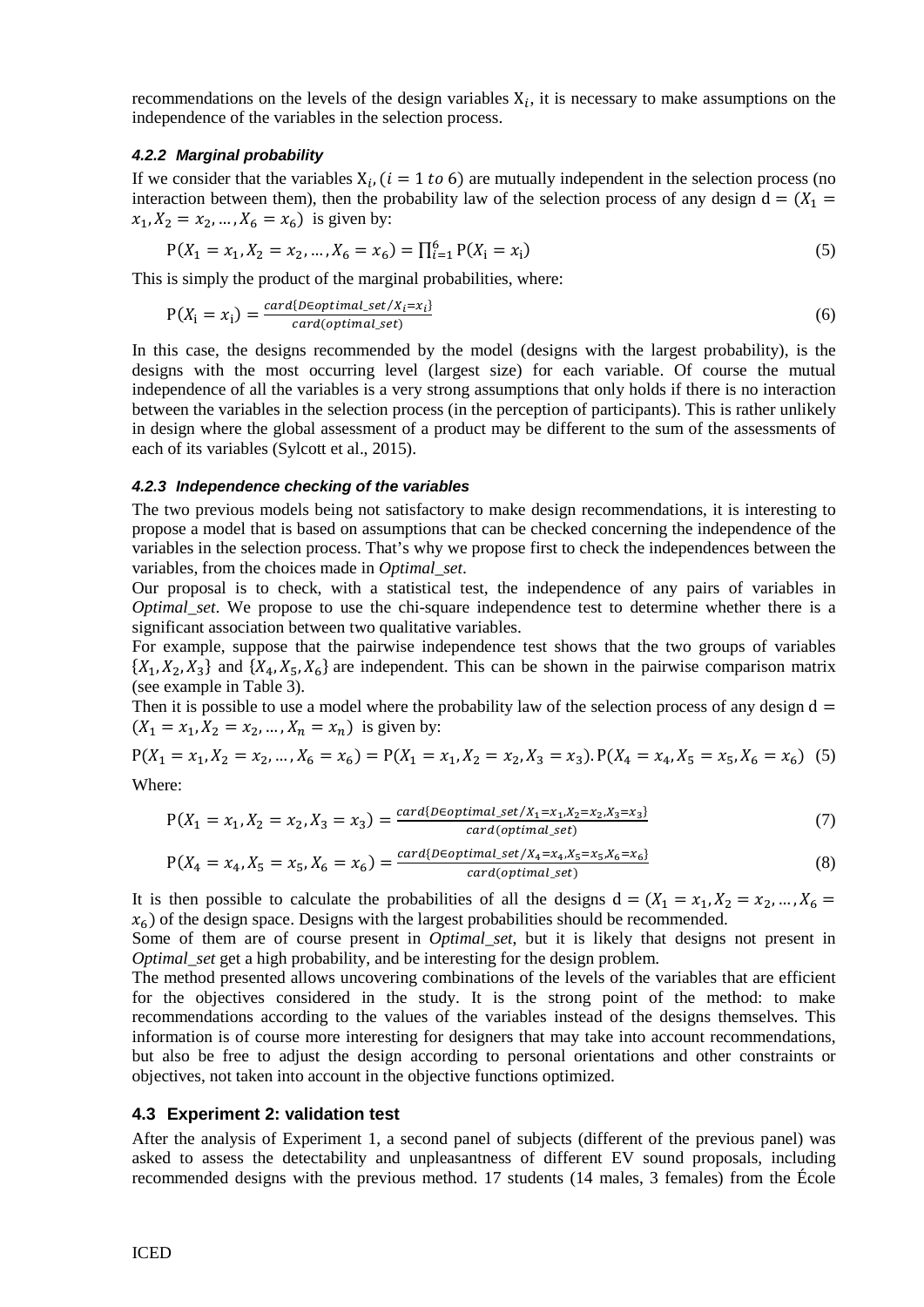Centrale de Nantes, France, with no reported auditory deficiencies, participated to the test with the protocol described in the "Background" section. 18 EV sounds were proposed to the evaluation:

- 8 sounds (*rand1* to *rand8* category *random*) randomly defined in the experimental space,
- 2 sounds (*design1* and *design2* category *designed*), designed by a sound designer with instructions for "good detectability" and "low unpleasantness",
- 8 sounds (*reco1* to *reco8* category *reco*), recommended by the method described in the previous sections (largest probability).

To be able to assess the experimental error in the assessments, 4 repetitions of each sound were proposed. In total, each participant had to assess 72 (18\*4) EV sounds, proposed in a random order. The global performances of the sounds and of the sound categories (*random, designed, reco*) were compared using Duncan Multiple Comparison tests.

## 5 RESULTS

#### **5.1 Experiment 1: IGA test**

To show the convergence of the solutions across the different generations, the fitness (N.B. the lower, the better) of the entire population of sounds can be examined. Since there are two objectives, the fitness can be reduced to the sum of the two objectives (the value of the detection time has been scaled so that its range matches the one of the unpleasantness). Of course, this is not how the IGA operates (it is a multiobjective optimization) but this reduction to a single objective is a convenient way to display the results. Figure 2 (left) shows the average sum of the two objectives calculated across all the generations, and averaged over all participants, with the standard error bars. This is plotted for two conditions, the mean value of the solutions of a generation, and the minimum value of a generation. A diminution of the fitness is noticed, both for the mean and the minimum value. This means that the adaptation of the EV sounds generated by the IGA to the problem is noticeable after 6 or 7 generations. This is also a sign of the reliability of the experimental protocol for the assessment of the detection time and the unpleasantness, and a correct tuning of the IGA parameters.



*Figure 2. (left): Average values of the sum of the two objectives (unpleasantness and detectability) by generation. (right): Scatterplot of the average performances of the different EV sounds*

The *Optimal\_Set* counts N=113 sounds. All designs are present once, except d1(A1 B4 C4 D4 E2 F1) present twice and d2(A2 B4 C4 D4 E1 F1) present 4 times. The occurrences of each level of the variables in *Optimal\_Set* are given in Table 2. To define the variables for which the occurrence of the levels is not equiprobable, a multinomial goodness of fit test of the distribution of the occurrences was carried out.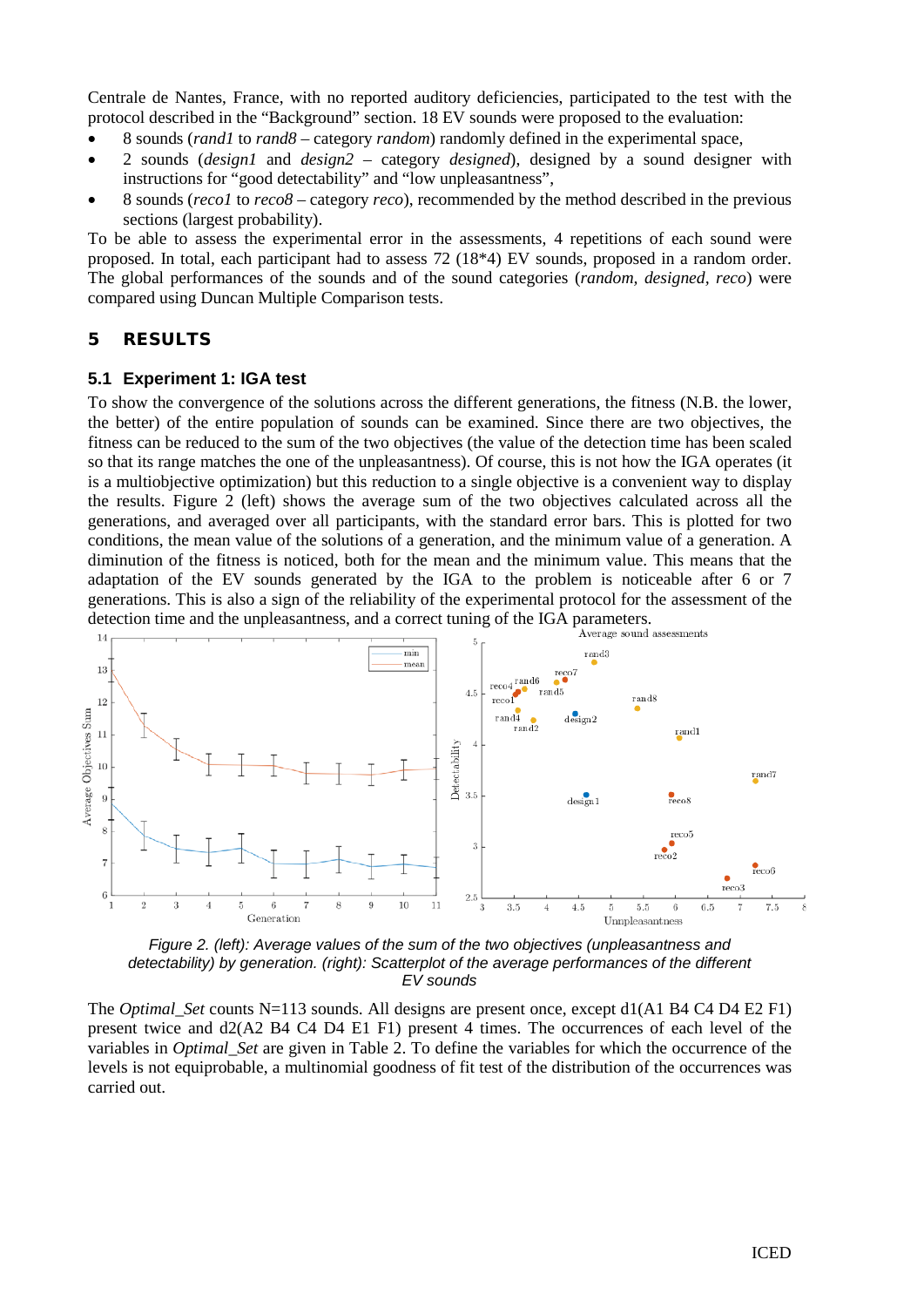|              | A                           | В      |      | D                     | E    |      |
|--------------|-----------------------------|--------|------|-----------------------|------|------|
| Level 1      | 35                          | 14     | 19   | 27                    | 39   | 36   |
| Level 2      | 20                          | 36     |      | 28                    | 23   | 33   |
| Level 3      | 31                          | 33     | 23   | 25                    | 28   | 24   |
| Level 4      | 27                          | 30     | 50   | 33                    | 23   | 20   |
| Multinomial  |                             |        |      |                       |      |      |
| test Signif. | N.S.                        | $\ast$ | $**$ | N.S.                  | N.S. | N.S. |
|              | *: $p<0.05$<br>**: $p<0.01$ |        |      | N.S.: not significant |      |      |

*Table 2: Occurrences of the levels of the variables in Optimal\_set*

Only two variables, **B**(frequency) and **C**(Harmonic/noise proportion), obtain occurrences significantly different from a random distribution at the 5% level. For the frequency of the sounds, the level B1 (low frequency) is under-represented (size  $= 14$ ). For the Harmonic/noise proportion, the level C4 (broad band noise absent) is over-represented (size  $= 50$ ). For the whole group of participants, it seems necessary to avoid low frequencies and broadband noise for the high detectability and low unpleasantness of EV sounds. For the other variables (and their possible interactions), it is not possible to make recommendations with this simple sorting one variable at once.

# *5.2* **Analysis of the sound of** *Optimal\_set*

## *5.2.1 Independence test of the variables*

With the definition of the N designs of *Optimal\_set*, contingency tables of all pairs of variables were formed. The results of the Chi-square test of independence (p-value) are given in Table 3.

The p-values corresponding to a rejection of the independence are presented in bold (a Bonferroni correction was applied to deal with the multiple comparisons problem - threshold value of  $0.05/15 =$ 0.003 – 15 is the number of pairs). For the non-significant pairs, test shows that the dependence in the sample is too weak to distinguish it from independence. From this table, the corresponding dependence graph can be drawn (Table 3).

|   | A | B     |       |                               | E                                  | F     |             |
|---|---|-------|-------|-------------------------------|------------------------------------|-------|-------------|
| А |   | 0.002 | 0.003 | $0.953 \mid 0.264 \mid 0.393$ |                                    |       | Е<br>B<br>A |
| B |   |       | 0.015 |                               | $\left  0.001 \right $ 0.052 0.109 |       |             |
|   |   |       |       | 0.001                         | $0.530 \mid 0.466$                 |       |             |
|   |   |       |       |                               | $0.219$ 0.026                      |       | F<br>C      |
| E |   |       |       |                               |                                    | 0.001 |             |
| F |   |       |       |                               |                                    |       |             |

*Table 3. Pairwise comparison matrix of the chi-square test of independence (p-value)*

The graph shows that two groups of independent variables can be considered in *Optimal\_set*:  $\{A, B, C, D\}$  and  $\{E, F\}$ . The probability law of the selection process is then given by:

$$
P(A = A_i, B = B_j, C = C_k, D = D_l, E = E_m, F = F_n) = P(A = A_i, B = B_j, C = C_k, D = D_l). P(E = E_m, F = F_n)
$$
\n(9)

The probability can be calculated for all the design samples. Designs with the largest probability are recommended.

## *5.2.2 Design recommendations*

The 8 designs with the largest probability are presented in Table 4. They present combinations of variables that are interesting for the optimization problem.

## **5.3 Experiment 2: validation test**

#### *5.3.1 Multiple comparisons*

From the assessments of the participants according to *detectability* and *unpleasantness*, the average scores of detectability and unpleasantness of the 18 EV sounds was calculated. To investigate the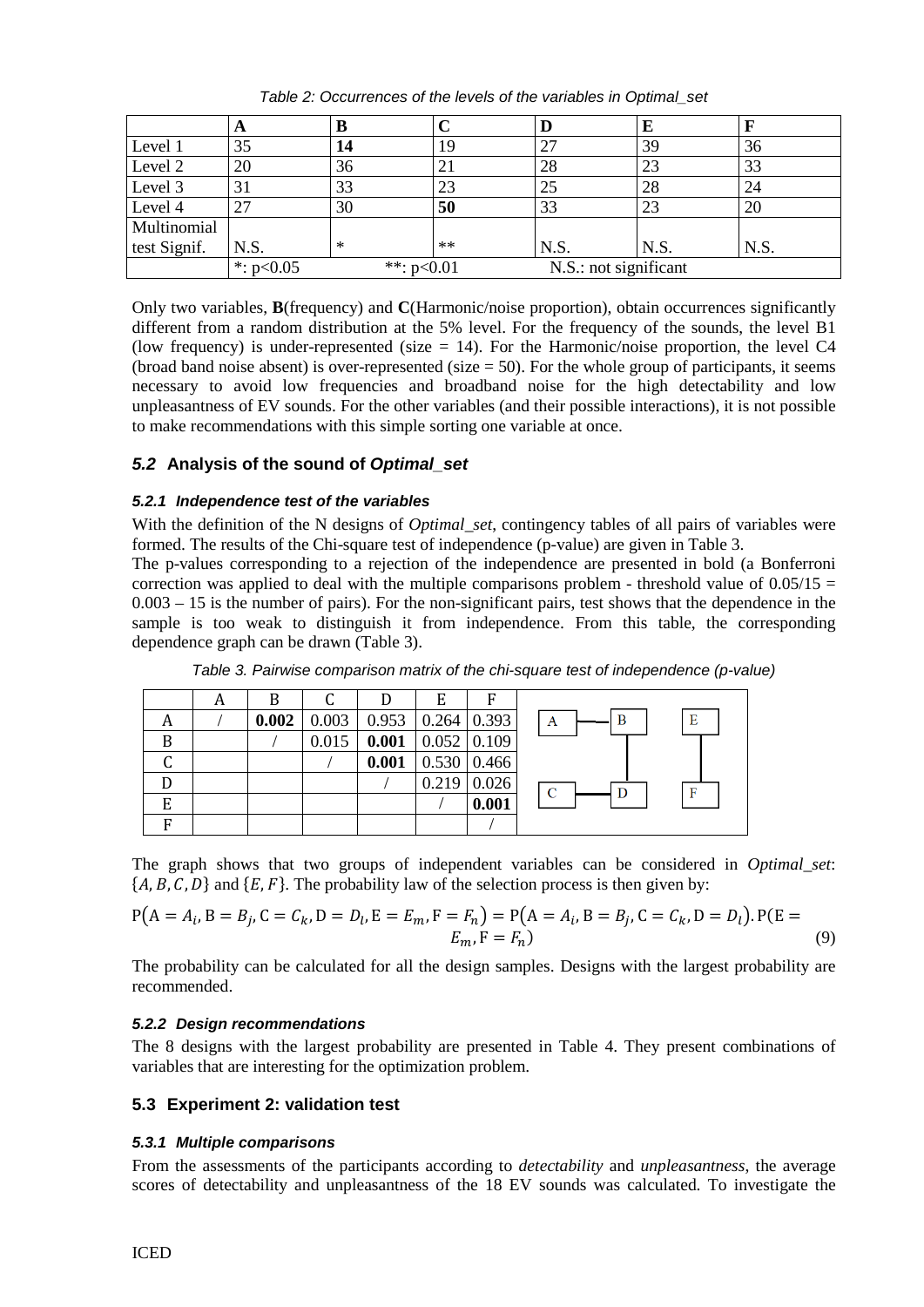differences in the performances of the sounds according to their category (*reco*, *designed*, *random*), the average scores with their standard errors are presented in Figure 3 left (*Unpleasantness*) and right (*Detection time*). To study the differences in the average score, a Duncan multiple comparison test is carried out for every pair of sounds (significant threshold:  $p = 0.05$ ). The results are presented with bold lines connecting the sounds in the figures. When sounds are connected, pairs are not significantly different, whereas they are when not connected.

|                   | A              | B              |                | D              | E              | F  |
|-------------------|----------------|----------------|----------------|----------------|----------------|----|
| recol             | A <sub>3</sub> | B <sub>2</sub> | C2             | D <sub>2</sub> | E1             | F1 |
| reco2             | A1             | <b>B4</b>      | C4             | D4             | E1             | F1 |
| reco <sub>3</sub> | A2             | B4             | C4             | D4             | E1             | F1 |
| reco4             | A <sub>3</sub> | B <sub>2</sub> | C <sub>2</sub> | D <sub>2</sub> | E3             | F2 |
| reco <sub>5</sub> | A1             | <b>B4</b>      | C4             | D4             | E <sub>3</sub> | F2 |
| reco6             | A2             | <b>B4</b>      | C4             | D4             | E <sub>3</sub> | F2 |
| reco7             | A1             | B2             | - 14           | D <sub>2</sub> | E1             | F1 |
| reco8             | A4             | B <sub>3</sub> | -4             | D <sub>2</sub> | E1             | F1 |

*Table 4. Definition of the 8 recommended designs (design variables' levels)*

According to *unpleasantness*, the recommended designs (*reco*) are significantly more unpleasant than the two other categories (Figure 3 left).

According to *detection time*, all the categories are significantly different: the recommended designs (*reco*) are significantly more detectable than the two other categories (Figure 3 right).

The results are a little disappointing because they don't show that in average, the recommended designs are always better than the other proposals. But given that the objective are conflicting, we cannot rule out the assumptions that it is even not possible to find, in our design space, 8 designs that dominates all the designs of our design space.





The method presented is still interesting because it allows the definition of EV sounds that are significantly more detectable than other proposals.

#### *5.3.2 Average assessments*

To have a more accurate view of the results, Figure 2 (right) presents the average performances of each EV sounds of the three categories (*reco*, *designed*, *random*) according to *detection time* and *unpleasantness*.

It is clear on Figure 2 that all the recommended sounds (*reco*) do not Pareto-dominate all the other sounds. The Pareto front is made of 3 recommended sounds (*reco3*, *reco2, reco1*), one designed sound (*Design1*) and 2 random sounds (*rand2* and *rand4*).

It is noticeable that the range of the *random* sounds according to *unpleasantness* is large, but very narrow for *detectability*: it is unlikely to obtain detectable EV sounds by choosing them randomly.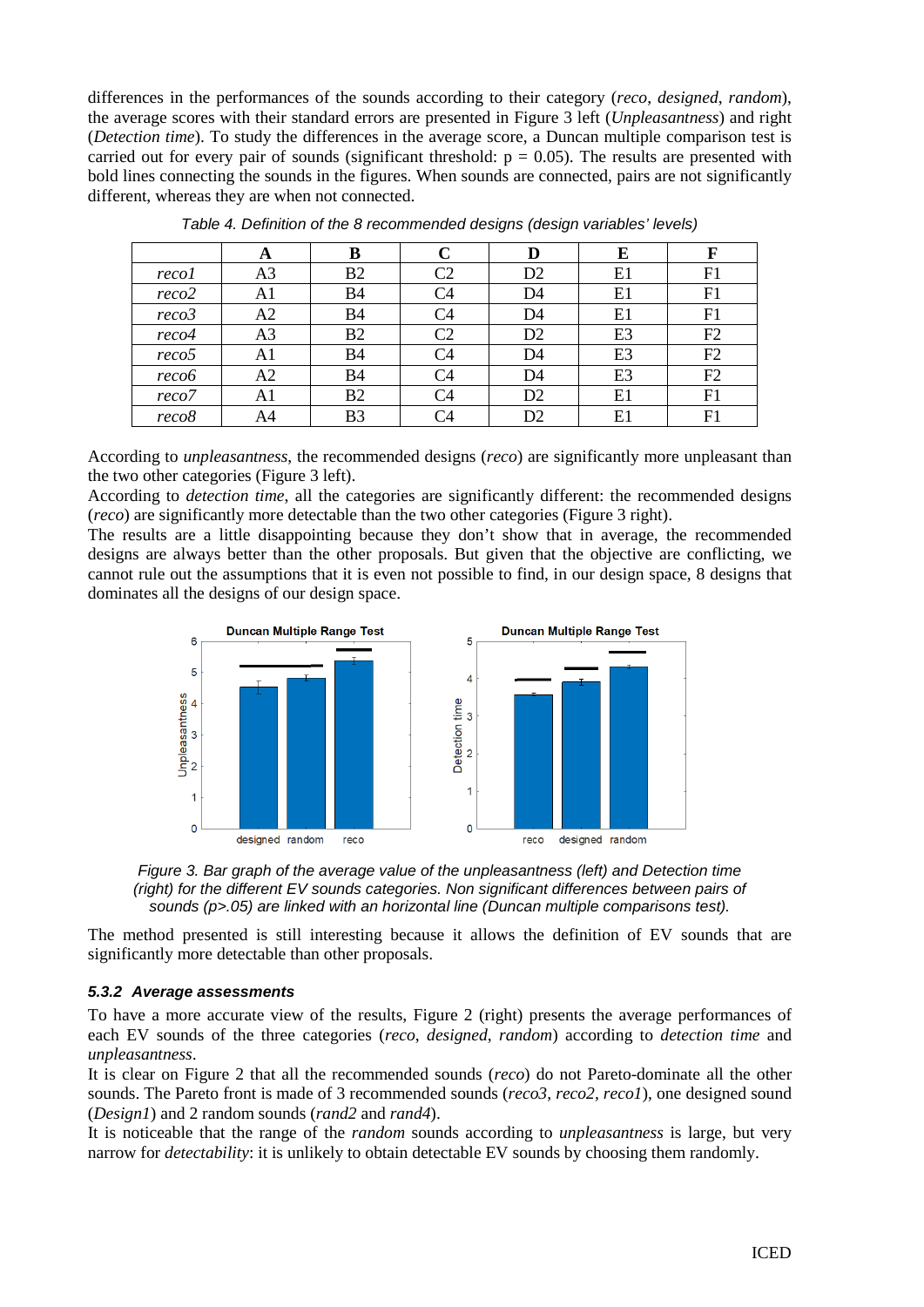The two designed sounds obtain average performances, the sounds *Design1* (Pareto efficient) being an interesting trade-off between the two objectives.

It is also noticeable on Figure 2 (right) that the ranges of the *reco* sounds according to *unpleasantness* and *detectability* are large. The most detectable EV sounds are recommended sounds (*reco2, reco5, reco3 reco6*).

Sounds that are highly detectable seem to be very particular, given that neither random nor designed sound obtains comparable performances. The main result is that the recommendation method and the experimental protocol using the IGA allow the determination of very detectable EV sounds. The price to pay is an increase of the unpleasantness. The recommendation method presented in this paper produces interesting results to help the work of a sound designer.

# 6 CONCLUSION

This paper presented a method to make design recommendations after an experiment with an interactive genetic algorithm (IGA). The application concerns the bi-objective optimization of the *unpleasantness* and the *detectability* of sounds for Electric Vehicles, and uses listening tests with a panel of participants and an IGA for the multi-objective optimization.

Based on an analysis of the sounds of the Pareto front of all the participants, the method to make recommendations studies the independence of the design variables and calculates a probability score of the designs, in order to recommend the designs with the largest probabilities. A validation experiment shows that the results are promising: even if the recommended designs do not over-rank proposals of a designer according to both objectives, they obtain very good performances according to detectability. The next stage of the project will be to explain the relationships between the design variables of the sounds and the two objectives.

# 7 ACKNOWLEDGMENTS

This study was co-financed by the Pays de la Loire region, France, and the European Regional Development Fund.

# **REFERENCES**

- Deb, K., Pratap, A., Agarwal, S., and Meyarivan, T. (2002). A fast and elitist multiobjective genetic algorithm: NSGA-II. IEEE Transactions on Evolutionary Computation, 6(2), 182–197.
- Gillibrand, A., Suffield, I., Vinamata, X., Williams, R. and Brückmann, A. (2011), "An Initial Study to Develop Appropriate Warning Sound for a Luxury Vehicle Using an Exterior Sound Simulator". *SAE International*, 2011-01-1727.
- Konet, H., Sato, M., Schiller, T., Christensen, A., Tabata, T., and Kanuma, T., (2011), "Development of Approaching Vehicle Sound for Pedestrians (VSP) for Quiet Electric Vehicles", *SAE International*, 2011- 01-0928.
- Lee S.K., Lee S.M., Shin T. and Han M. (2017), "Objective evaluation of the sound quality of the warning sound of electric vehicles with a consideration of the masking effect: annoyance and detectability". *International Journal of Automotive Technology*, 18(4), pp. 699−705 (2017). DOI 10.1007/s12239−017−0069−6.
- Misdariis, N., Cera, A., Levallois, E., and Locqueteau, C., (2012), "Do electric cars have to make noise? An emblematic opportunity for designing sounds and soundscapes". *Proc. of Acoustics 2012*, Nantes, France.
- Misdariis N., Gruson A. and Susini P. (2013), "Detectability study of warning signals in urban background noises: A first step for designing the sound of electric vehicles". *Proc. Mtgs. Acoust.* 19, 040032 (2013); doi: 10.1121/1.4799454.
- Parizet E., Ellermeier W. and Robart R. (2014), "Auditory warnings for electric vehicles: Detectability in normal-vision and visually-impaired listeners", *Applied Acoustics*, Volume 86, Pages 50-58.
- Petiot, J-F., Legeay, K., and Lagrange, M. (2019). Optimization of the Sound of Electric Vehicles According to Unpleasantness and Detectability. Proceedings of the Design Society: International Conference on Engineering Design, 1(1), 3949-3958. doi:10.1017/dsi.2019.402
- Petiot J-F., Kristensen B.G. and Maier A.M. (2013), "How should an electric vehicle sound? User and expert perception". Proceedings of *IDETC/CIE 2013*, August 4-7, 2013, Portland, Oregon, USA.
- Poirson E., Petiot J-F., Boivin L. and Blumenthal D. (2013), "Eliciting User Perceptions Using Assessment Tests Based on an Interactive Genetic Algorithm". *ASME. J. Mech. Des*. 135(3):031004-031004-16.
- Poveda-Martínez, P., Peral-Orts, R., Campillo-Davo, N., Nescolarde-Selva, J., Lloret-Climent, M., and Ramis-Soriano, J. (2017). Study of the effectiveness of electric vehicle warning sounds depending on the urban environment. Applied Acoustics, 116, 317–328.